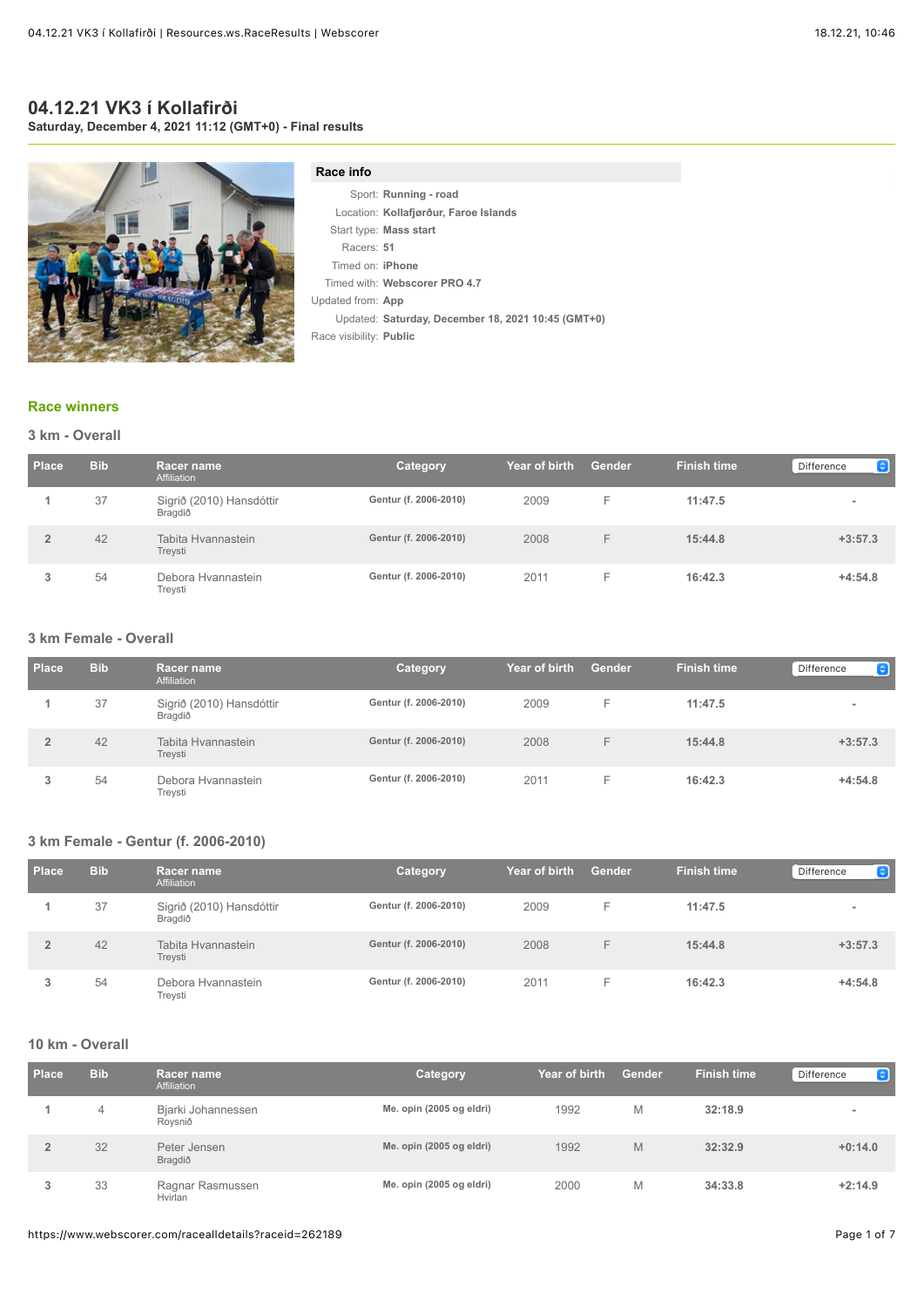| 4               | 15           | Henry Olsen<br>Bragdið                 | Me. supervet. (1957-1966)        | 1964 | M           | 36:45.6 | $+4:26.7$  |
|-----------------|--------------|----------------------------------------|----------------------------------|------|-------------|---------|------------|
| 5               | 23           | Jonhard Larsen<br>Treysti              | Me. supervet. (1957-1966)        | 1966 | M           | 37:32.7 | $+5:13.8$  |
| 6               | 18           | Hallur Holm<br>Bragdið                 | Me. vet. (1967-1976)             | 1968 | M           | 38:01.4 | $+5:42.5$  |
| $\overline{7}$  | 14           | Heini Gregersen<br>Treysti             | Me. supervet. (1957-1966)        | 1964 | M           | 38:09.3 | $+5:50.4$  |
| 8               | 25           | Maria Biskopstø<br>Treysti             | Kvinnuungl. (2001-2005)          | 2002 | F           | 38:24.2 | $+6:05.3$  |
| 9               | $\mathbf{1}$ | Andrass Joensen<br>Bragdið             | Me. supervet. (1957-1966)        | 1963 | M           | 38:39.3 | $+6:20.4$  |
| 10              | 27           | Marita Andrasardóttir<br>Bragdið       | Kv. vet. (1967-1976)             | 1976 | F           | 38:45.2 | $+6:26.3$  |
| 11              | 34           | Rebekka Fuglø Poulsen<br>Treysti       | Kv. opin (2005 og eldri)         | 1993 | F           | 39:04.2 | $+6:45.3$  |
| 12              | 20           | Jens. R. Weihe<br>Frælsi               | Me. ultravet. (f.1956 ella fyrr) | 1947 | M           | 39:17.5 | $+6:58.6$  |
| 13              | 52           | Hjalmar Sjóvará<br>Bragdið             | Me. supervet. (1957-1966)        | 1966 | M           | 39:23.6 | $+7:04.7$  |
| 14              | 45           | Vibeka Eihilt Sivertsen<br>Treysti     | Kvinnuungl. (2001-2005)          | 2005 | F           | 39:27.1 | $+7:08.2$  |
| 15              | 35           | Rigmor Napoleonsdóttir Arge<br>Hvirlan | Kv. vet. (1967-1976)             | 1969 | F           | 39:29.2 | $+7:10.3$  |
| 16              | 29           | Markus Hvannastein<br>Treysti          | Me. opin (2005 og eldri)         | 1984 | M           | 39:45.9 | $+7:27.0$  |
| 17              | 19           | Ingi Johannessen<br>Roysnið            | Mansungl. (2001-2005)            | 2002 | M           | 39:59.5 | $+7:40.6$  |
| 18              | 21           | John Egholm<br>Hvirlan                 | Me. supervet. (1957-1966)        | 1961 | M           | 40:23.2 | $+8:04.3$  |
| 19              | 17           | Herluf Hansen<br>Bragdið               | Me. vet. (1967-1976)             | 1973 | M           | 40:33.1 | $+8:14.2$  |
| 20              | 49           | Kaj Dam<br>Treysti                     | Me. supervet. (1957-1966)        | 1966 | M           | 40:59.2 | $+8:40.3$  |
| 21              | 16           | Hergerð Heldarskarð<br>Bragdið         | Kv. vet. (1967-1976)             | 1968 | F           | 41:11.4 | $+8:52.5$  |
| 22              | 50           | Egil Olsen<br>Roysnið                  | Me. supervet. (1957-1966)        | 1963 | M           | 41:19.3 | $+9:00.4$  |
| 23              | 5            | Borgar Juliusson Biskopstø<br>Treysti  | Me. supervet. (1957-1966)        | 1962 | M           | 41:23.3 | $+9:04.4$  |
| 24              | $\sqrt{2}$   | Ann Thomsen<br>Bragdið                 | Kv. supervet. (1957-1966)        | 1966 | F           | 41:31.3 | $+9:12.4$  |
| 25              | 41           | Sverri Eriksen<br>Bragdið              | Me. vet. (1967-1976)             | 1974 | M           | 41:41.7 | $+9:22.8$  |
| 26              | 31           | Páll H. Vesturbú<br>Hvirlan            | Me. supervet. (1957-1966)        | 1961 | $\mathbb M$ | 43:42.3 | $+11:23.4$ |
| 27              | 12           | Hans Ellefsen<br>Bragdið               | Me. vet. (1967-1976)             | 1973 | M           | 43:54.8 | $+11:35.9$ |
| 28              | 38           | Silas Rasmussen<br>Hvirlan             | Me. opin (2005 og eldri)         | 2008 | $\mathbb M$ | 44:07.0 | $+11:48.1$ |
| 29              | 51           | Regin Thomsen<br>Roysnið               | Me. vet. (1967-1976)             | 1976 | $\mathbb M$ | 44:51.1 | $+12:32.2$ |
| 30              | 28           | Marita Hansen<br>Bragdið               | Kv. opin (2005 og eldri)         | 1979 | F           | 44:53.0 | $+12:34.1$ |
| 31              | 13           | Heidi Óluvá Jógvansdóttir<br>Bragdið   | Kv. vet. (1967-1976)             | 1972 | F           | 45:31.8 | $+13:12.9$ |
| 32 <sub>2</sub> | 40           | Súni Kristiansen<br>Roysnið            | Me. ultravet. (f.1956 ella fyrr) | 1956 | $\mathbb M$ | 45:36.9 | $+13:18.0$ |
| 32              | 3            | Arnbjørn Kristiansen<br>Onki felag     | Me. supervet. (1957-1966)        | 1958 | M           | 45:36.9 | $+13:18.0$ |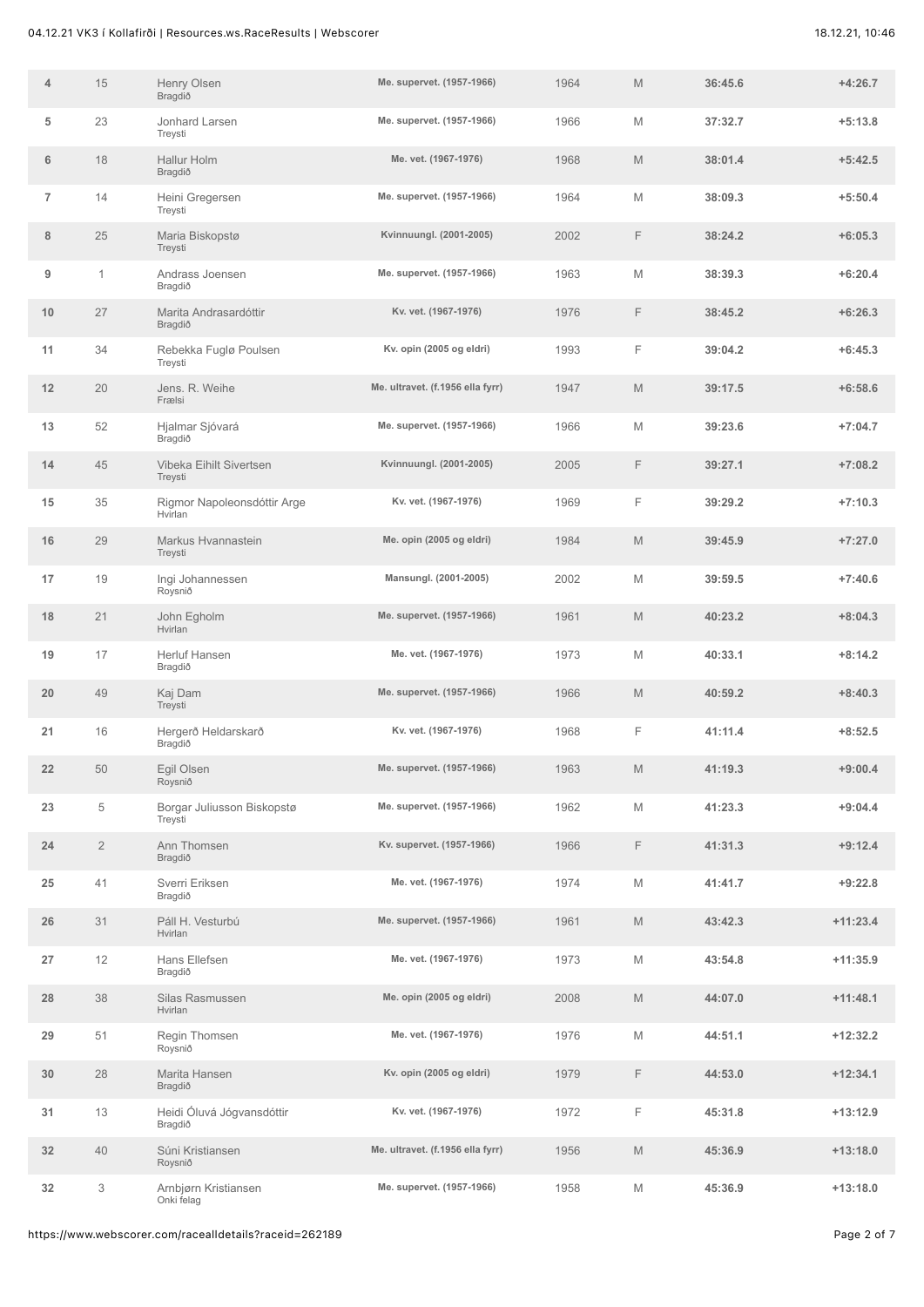| 34 | 43             | Una Egholm Johannessen<br>Onki felag | Kv. opin (2005 og eldri)         | 1993 | F | 47:00.4 | $+14:41.5$ |
|----|----------------|--------------------------------------|----------------------------------|------|---|---------|------------|
| 35 | 48             | Sofus poulsen<br>Frælsi              | Me. supervet. (1957-1966)        | 1965 | M | 47:45.5 | $+15:26.6$ |
| 36 | 53             | Óluvá Zachariasen<br>Bragdið         | Kv. vet. (1967-1976)             | 1967 | F | 47:53.9 | $+15:35.0$ |
| 37 | 30             | Óluva Hvannastein<br>Treysti         | Kv. opin (2005 og eldri)         | 1987 | F | 48:11.5 | $+15:52.6$ |
| 38 | 10             | <b>Gunnar Simonsen</b><br>Treysti    | Me. ultravet. (f.1956 ella fyrr) | 1952 | M | 48:20.1 | $+16:01.2$ |
| 39 | 26             | Maria Svabo Hansen<br>Bragdið        | Kv. vet. (1967-1976)             | 1972 | F | 49:12.6 | $+16:53.7$ |
| 40 | 24             | Karin Kirke Petersen<br>Treysti      | Kv. supervet. (1957-1966)        | 1964 | F | 49:28.3 | $+17:09.4$ |
| 41 | $\overline{7}$ | Elisabeth Larsen<br>Bragdið          | Kv. vet. (1967-1976)             | 1968 | F | 49:42.9 | $+17:24.0$ |
| 42 | 11             | Gunnyá Zachariasen<br>Bragdið        | Kv. vet. (1967-1976)             | 1973 | F | 51:47.3 | $+19:28.4$ |
| 43 | 8              | Elisabeth Rasmussen<br>Bragdið       | Kv. supervet. (1957-1966)        | 1959 | F | 52:10.3 | $+19:51.4$ |
| 44 | 39             | Steffan Klein Poulsen<br>Treysti     | Me. opin (2005 og eldri)         | 1996 | M | 53:08.6 | $+20:49.7$ |
| 45 | 44             | Una Højsted<br>Bragdið               | Kv. supervet. (1957-1966)        | 1961 | F | 53:20.3 | $+21:01.4$ |
| 46 | $\mathsf{9}$   | Flóvin Eidesgaard<br>Bragdið         | Me. vet. (1967-1976)             | 1973 | M | 53:27.8 | $+21:08.9$ |
| 47 | 22             | Jóhanna Vang<br>Bragdið              | Kv. supervet. (1957-1966)        | 1964 | F | 55:14.8 | $+22:55.9$ |
| 48 | 36             | Ritha Holm í Lágabø<br>Bragdið       | Kv. opin (2005 og eldri)         | 1980 | F | 55:42.0 | $+23:23.1$ |

#### **10 km Female - Overall**

| <b>Place</b>   | <b>Bib</b>     | Racer name<br>Affiliation              | Category                  | Year of birth | <b>Gender</b> | <b>Finish time</b> | $\bullet$<br>Difference |
|----------------|----------------|----------------------------------------|---------------------------|---------------|---------------|--------------------|-------------------------|
| 1              | 25             | Maria Biskopstø<br>Treysti             | Kvinnuungl. (2001-2005)   | 2002          | F             | 38:24.2            |                         |
| $\overline{2}$ | 27             | Marita Andrasardóttir<br>Bragdið       | Kv. vet. (1967-1976)      | 1976          | F             | 38:45.2            | $+0:21.0$               |
| $\mathbf{3}$   | 34             | Rebekka Fuglø Poulsen<br>Treysti       | Kv. opin (2005 og eldri)  | 1993          | F             | 39:04.2            | $+0:40.0$               |
| $\overline{4}$ | 45             | Vibeka Eihilt Sivertsen<br>Treysti     | Kvinnuungl. (2001-2005)   | 2005          | F             | 39:27.1            | $+1:02.9$               |
| 5              | 35             | Rigmor Napoleonsdóttir Arge<br>Hvirlan | Kv. vet. (1967-1976)      | 1969          | F             | 39:29.2            | $+1:05.0$               |
| 6              | 16             | Hergerð Heldarskarð<br>Bragdið         | Kv. vet. (1967-1976)      | 1968          | F             | 41:11.4            | $+2:47.2$               |
| $\overline{7}$ | $\overline{2}$ | Ann Thomsen<br>Bragdið                 | Kv. supervet. (1957-1966) | 1966          | F             | 41:31.3            | $+3:07.1$               |
| 8              | 28             | Marita Hansen<br>Bragdið               | Kv. opin (2005 og eldri)  | 1979          | F             | 44:53.0            | $+6:28.8$               |
| 9              | 13             | Heidi Óluvá Jógvansdóttir<br>Bragdið   | Kv. vet. (1967-1976)      | 1972          | F             | 45:31.8            | $+7:07.6$               |
| 10             | 43             | Una Egholm Johannessen<br>Onki felag   | Kv. opin (2005 og eldri)  | 1993          | F             | 47:00.4            | $+8:36.2$               |
| 11             | 53             | Óluvá Zachariasen<br>Bragdið           | Kv. vet. (1967-1976)      | 1967          | F             | 47:53.9            | $+9:29.7$               |
| 12             | 30             | Óluva Hyannastein<br>Treysti           | Kv. opin (2005 og eldri)  | 1987          | F             | 48:11.5            | $+9:47.3$               |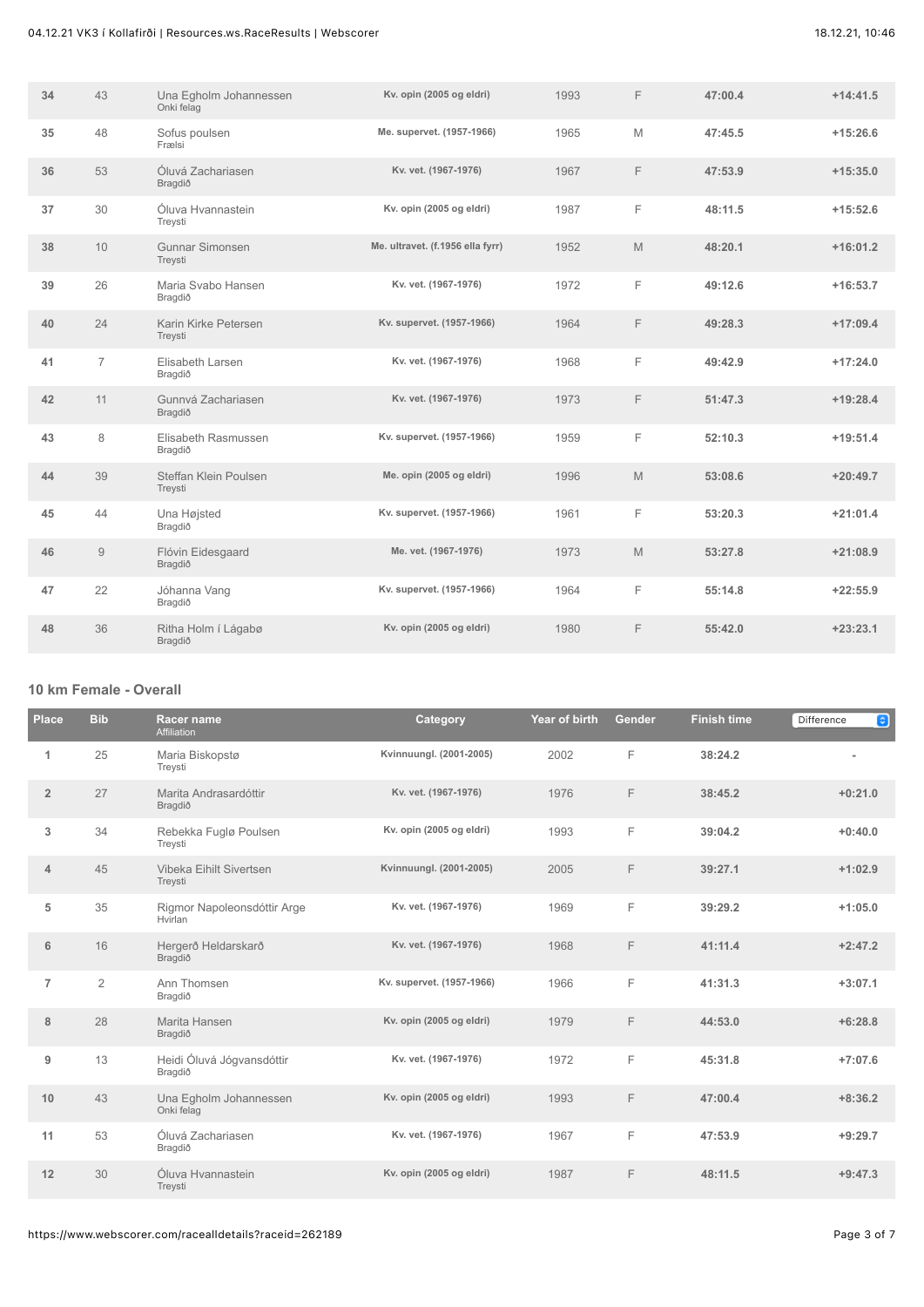| 13 | 26             | Maria Svabo Hansen<br>Bragdið   | Kv. vet. (1967-1976)      | 1972 | F | 49:12.6 | $+10:48.4$ |
|----|----------------|---------------------------------|---------------------------|------|---|---------|------------|
| 14 | 24             | Karin Kirke Petersen<br>Treysti | Kv. supervet. (1957-1966) | 1964 | F | 49:28.3 | $+11:04.1$ |
| 15 | $\overline{7}$ | Elisabeth Larsen<br>Bragdið     | Kv. vet. (1967-1976)      | 1968 | F | 49:42.9 | $+11:18.7$ |
| 16 | 11             | Gunnvá Zachariasen<br>Bragdið   | Kv. vet. (1967-1976)      | 1973 | F | 51:47.3 | $+13:23.1$ |
| 17 | 8              | Elisabeth Rasmussen<br>Bragdið  | Kv. supervet. (1957-1966) | 1959 | F | 52:10.3 | $+13:46.1$ |
| 18 | 44             | Una Højsted<br>Bragdið          | Kv. supervet. (1957-1966) | 1961 | F | 53:20.3 | $+14:56.1$ |
| 19 | 22             | Jóhanna Vang<br>Bragdið         | Kv. supervet. (1957-1966) | 1964 | F | 55:14.8 | $+16:50.6$ |
| 20 | 36             | Ritha Holm í Lágabø<br>Bragdið  | Kv. opin (2005 og eldri)  | 1980 | F | 55:42.0 | $+17:17.8$ |

## **10 km Female - Kv. opin (2005 og eldri)**

| Place          | <b>Bib</b> | Racer name<br>Affiliation            | <b>Category</b>          | Year of birth | Gender <sup>1</sup> | <b>Finish time</b> | $\bullet$<br>Difference |
|----------------|------------|--------------------------------------|--------------------------|---------------|---------------------|--------------------|-------------------------|
|                | 34         | Rebekka Fuglø Poulsen<br>Treysti     | Kv. opin (2005 og eldri) | 1993          | F                   | 39:04.2            | $\blacksquare$          |
| $\overline{2}$ | 28         | Marita Hansen<br>Bragdið             | Kv. opin (2005 og eldri) | 1979          | F                   | 44:53.0            | $+5:48.8$               |
| 3              | 43         | Una Egholm Johannessen<br>Onki felag | Kv. opin (2005 og eldri) | 1993          | F                   | 47:00.4            | $+7:56.2$               |
| 4              | 30         | Óluva Hyannastein<br>Treysti         | Kv. opin (2005 og eldri) | 1987          | F                   | 48:11.5            | $+9:07.3$               |
| 5              | 36         | Ritha Holm í Lágabø<br>Bragdið       | Kv. opin (2005 og eldri) | 1980          | F                   | 55:42.0            | $+16:37.8$              |

#### **10 km Female - Kv. supervet. (1957-1966)**

| Place          | <b>Bib</b> | Racer name<br>Affiliation       | <b>Category</b>           | Year of birth | Gender | <b>Finish time</b> | $\bullet$<br>Difference  |
|----------------|------------|---------------------------------|---------------------------|---------------|--------|--------------------|--------------------------|
|                | 2          | Ann Thomsen<br>Bragdið          | Kv. supervet. (1957-1966) | 1966          | F      | 41:31.3            | $\overline{\phantom{a}}$ |
| $\overline{2}$ | 24         | Karin Kirke Petersen<br>Treysti | Kv. supervet. (1957-1966) | 1964          | F      | 49:28.3            | $+7:57.0$                |
| 3              | 8          | Elisabeth Rasmussen<br>Bragdið  | Kv. supervet. (1957-1966) | 1959          | F      | 52:10.3            | $+10:39.0$               |
| 4              | 44         | Una Højsted<br>Bragdið          | Kv. supervet. (1957-1966) | 1961          | F      | 53:20.3            | $+11:49.0$               |
| 5              | 22         | Jóhanna Vang<br>Bragdið         | Kv. supervet. (1957-1966) | 1964          | F      | 55:14.8            | $+13:43.5$               |

#### **10 km Female - Kv. vet. (1967-1976)**

| <b>Place</b>   | <b>Bib</b> | Racer name<br>Affiliation              | Category             | Year of birth | <b>Gender</b> | <b>Finish time</b> | Θ<br>Difference          |
|----------------|------------|----------------------------------------|----------------------|---------------|---------------|--------------------|--------------------------|
|                | 27         | Marita Andrasardóttir<br>Bragdið       | Kv. vet. (1967-1976) | 1976          | F             | 38:45.2            | $\overline{\phantom{a}}$ |
| $\overline{2}$ | 35         | Rigmor Napoleonsdóttir Arge<br>Hvirlan | Kv. vet. (1967-1976) | 1969          | F             | 39:29.2            | $+0:44.0$                |
| 3              | 16         | Hergerð Heldarskarð<br>Bragdið         | Kv. vet. (1967-1976) | 1968          | F             | 41:11.4            | $+2:26.2$                |
| 4              | 13         | Heidi Óluvá Jógvansdóttir<br>Bragdið   | Kv. vet. (1967-1976) | 1972          | F             | 45:31.8            | $+6:46.6$                |
| 5              | 53         | Óluvá Zachariasen<br>Bragdið           | Kv. vet. (1967-1976) | 1967          | F             | 47:53.9            | $+9:08.7$                |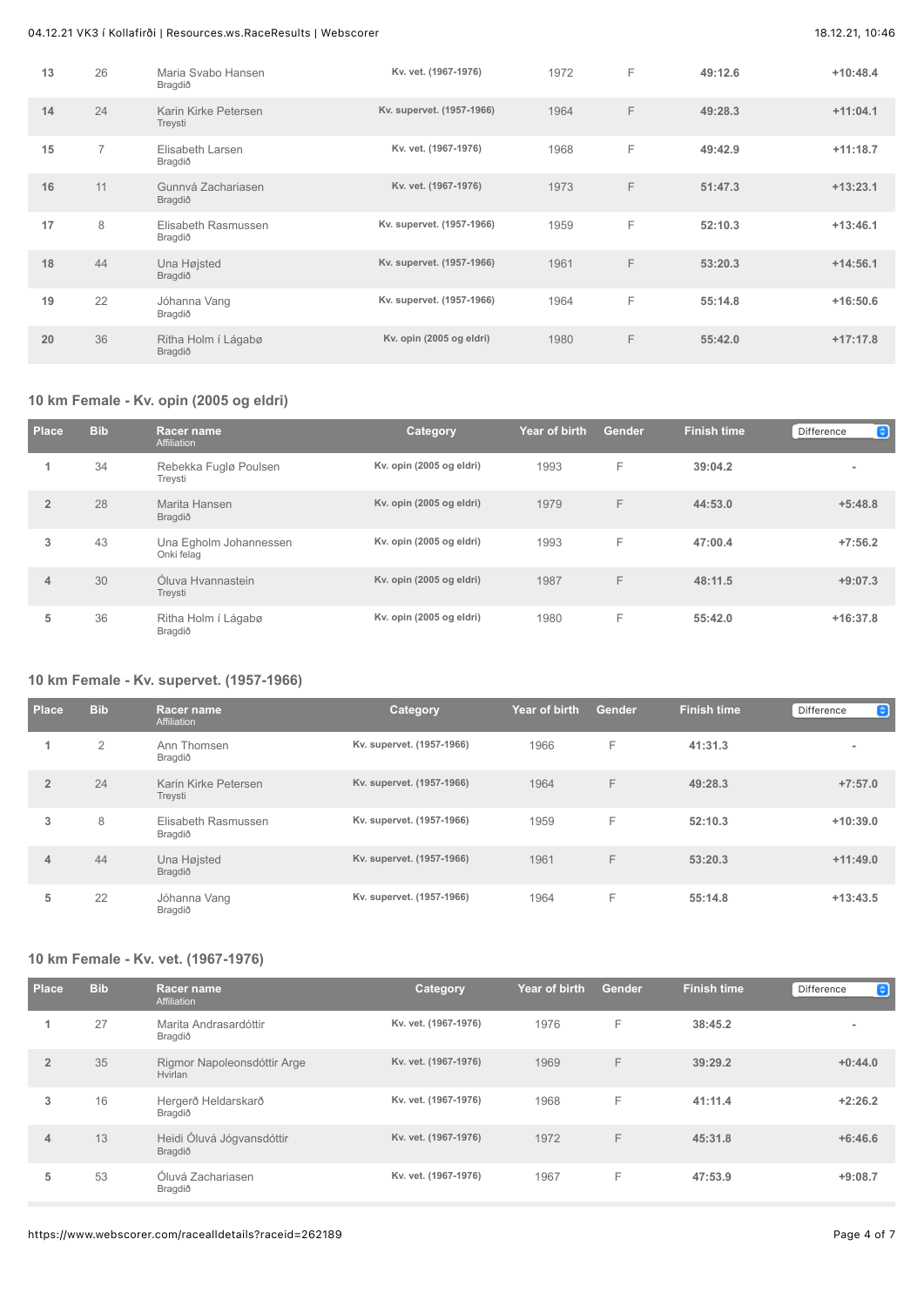| 26 | Maria Svabo Hansen<br>Bragdið | Kv. vet. (1967-1976) | 1972 | 49:12.6 | $+10:27.4$ |
|----|-------------------------------|----------------------|------|---------|------------|
|    | Elisabeth Larsen<br>Bragdið   | Kv. vet. (1967-1976) | 1968 | 49:42.9 | $+10:57.7$ |
| 11 | Gunnyá Zachariasen<br>Bragdið | Kv. vet. (1967-1976) | 1973 | 51:47.3 | $+13:02.1$ |

# **10 km Female - Kvinnuungl. (2001-2005)**

| Place | <b>Bib</b> | Racer name<br>Affiliation          | Category                | Year of birth | Gender | <b>Finish time</b> | Θ<br>Difference |
|-------|------------|------------------------------------|-------------------------|---------------|--------|--------------------|-----------------|
|       | 25         | Maria Biskopstø<br>Treysti         | Kvinnuungl. (2001-2005) | 2002          |        | 38:24.2            |                 |
|       | 45         | Vibeka Eihilt Sivertsen<br>Treysti | Kvinnuungl. (2001-2005) | 2005          |        | 39:27.1            | $+1:02.9$       |

#### **10 km Male - Overall**

| <b>Place</b>   | <b>Bib</b>   | Racer name<br>Affiliation             | Category                         | Year of birth | <b>Gender</b> | <b>Finish time</b> | $\bullet$<br>Difference |
|----------------|--------------|---------------------------------------|----------------------------------|---------------|---------------|--------------------|-------------------------|
| 1              | 4            | Bjarki Johannessen<br>Roysnið         | Me. opin (2005 og eldri)         | 1992          | M             | 32:18.9            |                         |
| $\overline{2}$ | 32           | Peter Jensen<br>Bragdið               | Me. opin (2005 og eldri)         | 1992          | M             | 32:32.9            | $+0:14.0$               |
| 3              | 33           | Ragnar Rasmussen<br>Hvirlan           | Me. opin (2005 og eldri)         | 2000          | M             | 34:33.8            | $+2:14.9$               |
| 4              | 15           | Henry Olsen<br>Bragdið                | Me. supervet. (1957-1966)        | 1964          | M             | 36:45.6            | $+4:26.7$               |
| 5              | 23           | Jonhard Larsen<br>Treysti             | Me. supervet. (1957-1966)        | 1966          | M             | 37:32.7            | $+5:13.8$               |
| 6              | 18           | Hallur Holm<br>Bragdið                | Me. vet. (1967-1976)             | 1968          | M             | 38:01.4            | $+5:42.5$               |
| $\overline{7}$ | 14           | Heini Gregersen<br>Treysti            | Me. supervet. (1957-1966)        | 1964          | M             | 38:09.3            | $+5:50.4$               |
| 8              | $\mathbf{1}$ | Andrass Joensen<br>Bragdið            | Me. supervet. (1957-1966)        | 1963          | M             | 38:39.3            | $+6:20.4$               |
| 9              | 20           | Jens. R. Weihe<br>Frælsi              | Me. ultravet. (f.1956 ella fyrr) | 1947          | M             | 39:17.5            | $+6:58.6$               |
| 10             | 52           | Hjalmar Sjóvará<br>Bragdið            | Me. supervet. (1957-1966)        | 1966          | M             | 39:23.6            | $+7:04.7$               |
| 11             | 29           | Markus Hvannastein<br>Treysti         | Me. opin (2005 og eldri)         | 1984          | M             | 39:45.9            | $+7:27.0$               |
| 12             | 19           | Ingi Johannessen<br>Roysnið           | Mansungl. (2001-2005)            | 2002          | M             | 39:59.5            | $+7:40.6$               |
| 13             | 21           | John Egholm<br>Hvirlan                | Me. supervet. (1957-1966)        | 1961          | M             | 40:23.2            | $+8:04.3$               |
| 14             | 17           | Herluf Hansen<br>Bragdið              | Me. vet. (1967-1976)             | 1973          | M             | 40:33.1            | $+8:14.2$               |
| 15             | 49           | Kaj Dam<br>Treysti                    | Me. supervet. (1957-1966)        | 1966          | M             | 40:59.2            | $+8:40.3$               |
| 16             | 50           | Egil Olsen<br>Roysnið                 | Me. supervet. (1957-1966)        | 1963          | M             | 41:19.3            | $+9:00.4$               |
| 17             | 5            | Borgar Juliusson Biskopstø<br>Treysti | Me. supervet. (1957-1966)        | 1962          | M             | 41:23.3            | $+9:04.4$               |
| 18             | 41           | Sverri Eriksen<br>Bragdið             | Me. vet. (1967-1976)             | 1974          | M             | 41:41.7            | $+9:22.8$               |
| 19             | 31           | Páll H. Vesturbú<br>Hvirlan           | Me. supervet. (1957-1966)        | 1961          | M             | 43:42.3            | $+11:23.4$              |
| 20             | 12           | Hans Ellefsen<br>Bragdið              | Me. vet. (1967-1976)             | 1973          | M             | 43:54.8            | $+11:35.9$              |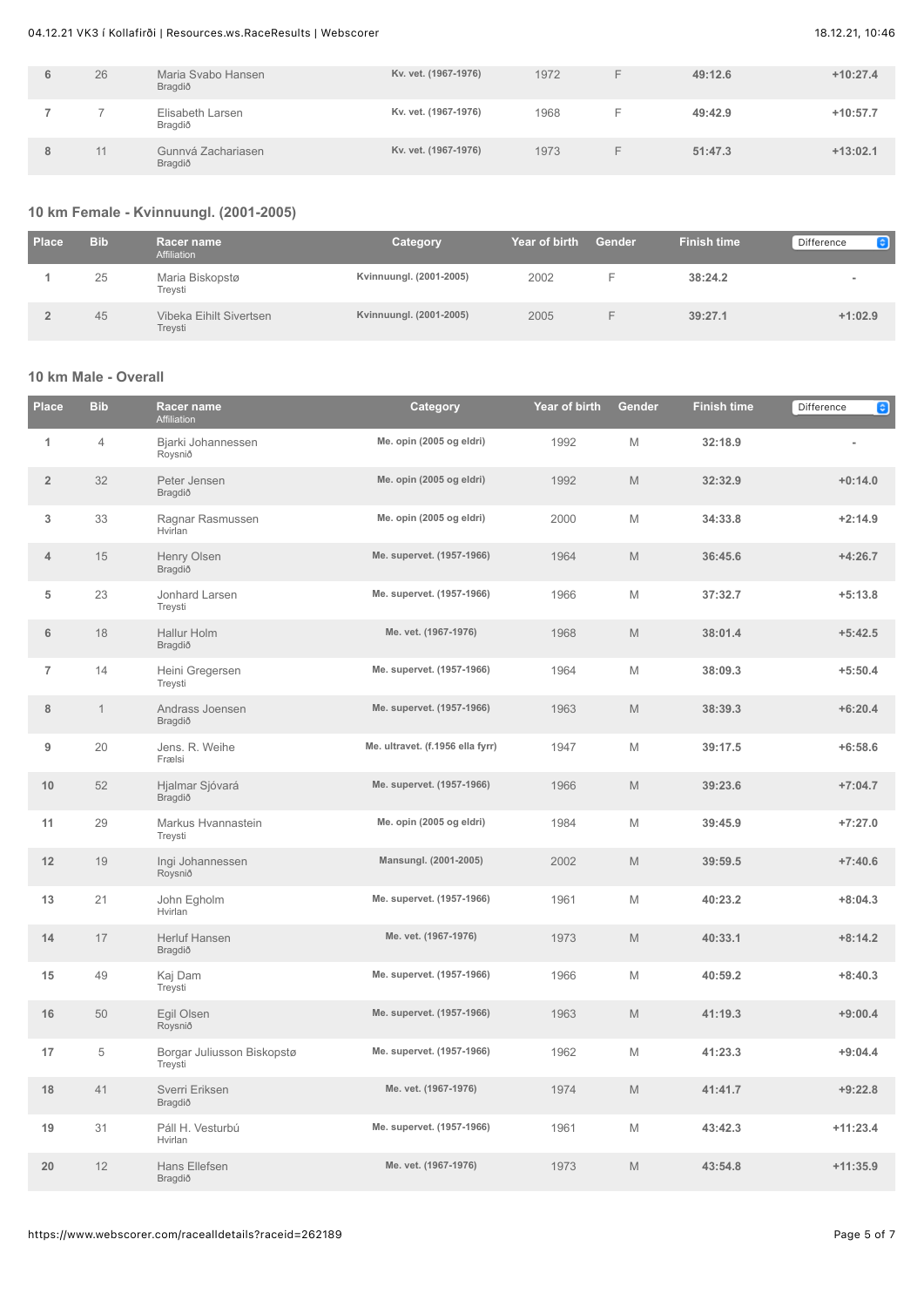| 21 | 38           | Silas Rasmussen<br>Hvirlan         | Me. opin (2005 og eldri)         | 2008 | M | 44:07.0 | $+11:48.1$ |
|----|--------------|------------------------------------|----------------------------------|------|---|---------|------------|
| 22 | 51           | Regin Thomsen<br>Roysnið           | Me. vet. (1967-1976)             | 1976 | M | 44:51.1 | $+12:32.2$ |
| 23 | 40           | Súni Kristiansen<br>Roysnið        | Me. ultravet. (f.1956 ella fyrr) | 1956 | M | 45:36.9 | $+13:18.0$ |
| 23 | 3            | Arnbjørn Kristiansen<br>Onki felag | Me. supervet. (1957-1966)        | 1958 | M | 45:36.9 | $+13:18.0$ |
| 25 | 48           | Sofus poulsen<br>Frælsi            | Me. supervet. (1957-1966)        | 1965 | M | 47:45.5 | $+15:26.6$ |
| 26 | 10           | Gunnar Simonsen<br>Treysti         | Me. ultravet. (f.1956 ella fyrr) | 1952 | M | 48:20.1 | $+16:01.2$ |
| 27 | 39           | Steffan Klein Poulsen<br>Treysti   | Me. opin (2005 og eldri)         | 1996 | M | 53:08.6 | $+20:49.7$ |
| 28 | $\mathsf{9}$ | Flóvin Eidesgaard<br>Bragdið       | Me. vet. (1967-1976)             | 1973 | M | 53:27.8 | $+21:08.9$ |

## **10 km Male - Mansungl. (2001-2005)**

| <b>Place</b> | <b>Bib</b> | Racer name<br>Affiliation   | Category              | Year of birth | Gender | <b>Finish time</b> | Difference |
|--------------|------------|-----------------------------|-----------------------|---------------|--------|--------------------|------------|
|              | 19         | Ingi Johannessen<br>Roysnið | Mansungl. (2001-2005) | 2002          |        | 39:59.5            |            |

## **10 km Male - Me. opin (2005 og eldri)**

| <b>Place</b>   | <b>Bib</b>     | Racer name<br>Affiliation        | Category                 | Year of birth | Gender | <b>Finish time</b> | $\bullet$<br>Difference  |
|----------------|----------------|----------------------------------|--------------------------|---------------|--------|--------------------|--------------------------|
|                | $\overline{4}$ | Bjarki Johannessen<br>Roysnið    | Me. opin (2005 og eldri) | 1992          | M      | 32:18.9            | $\overline{\phantom{a}}$ |
| $\overline{2}$ | 32             | Peter Jensen<br>Bragdið          | Me. opin (2005 og eldri) | 1992          | M      | 32:32.9            | $+0:14.0$                |
| 3              | 33             | Ragnar Rasmussen<br>Hvirlan      | Me. opin (2005 og eldri) | 2000          | M      | 34:33.8            | $+2:14.9$                |
| 4              | 29             | Markus Hvannastein<br>Treysti    | Me. opin (2005 og eldri) | 1984          | M      | 39:45.9            | $+7:27.0$                |
| 5              | 38             | Silas Rasmussen<br>Hvirlan       | Me. opin (2005 og eldri) | 2008          | M      | 44:07.0            | $+11:48.1$               |
| 6              | 39             | Steffan Klein Poulsen<br>Treysti | Me. opin (2005 og eldri) | 1996          | M      | 53:08.6            | $+20:49.7$               |

#### **10 km Male - Me. supervet. (1957-1966)**

| Place          | <b>Bib</b>     | Racer name<br>Affiliation  | Category                  | Year of birth | <b>Gender</b> | <b>Finish time</b> | $\bullet$<br>Difference  |
|----------------|----------------|----------------------------|---------------------------|---------------|---------------|--------------------|--------------------------|
| 1              | 15             | Henry Olsen<br>Bragdið     | Me. supervet. (1957-1966) | 1964          | M             | 36:45.6            | $\overline{\phantom{a}}$ |
| $\overline{2}$ | 23             | Jonhard Larsen<br>Treysti  | Me. supervet. (1957-1966) | 1966          | M             | 37:32.7            | $+0:47.1$                |
| 3              | 14             | Heini Gregersen<br>Treysti | Me. supervet. (1957-1966) | 1964          | M             | 38:09.3            | $+1:23.7$                |
| $\overline{4}$ | $\overline{A}$ | Andrass Joensen<br>Bragdið | Me. supervet. (1957-1966) | 1963          | M             | 38:39.3            | $+1:53.7$                |
| 5              | 52             | Hjalmar Sjóvará<br>Bragdið | Me. supervet. (1957-1966) | 1966          | M             | 39:23.6            | $+2:38.0$                |
| 6              | 21             | John Egholm<br>Hvirlan     | Me. supervet. (1957-1966) | 1961          | M             | 40:23.2            | $+3:37.6$                |
| 7              | 49             | Kaj Dam<br>Treysti         | Me. supervet. (1957-1966) | 1966          | M             | 40:59.2            | $+4:13.6$                |
| 8              | 50             | Eqil Olsen<br>Roysnið      | Me. supervet. (1957-1966) | 1963          | M             | 41:19.3            | $+4:33.7$                |